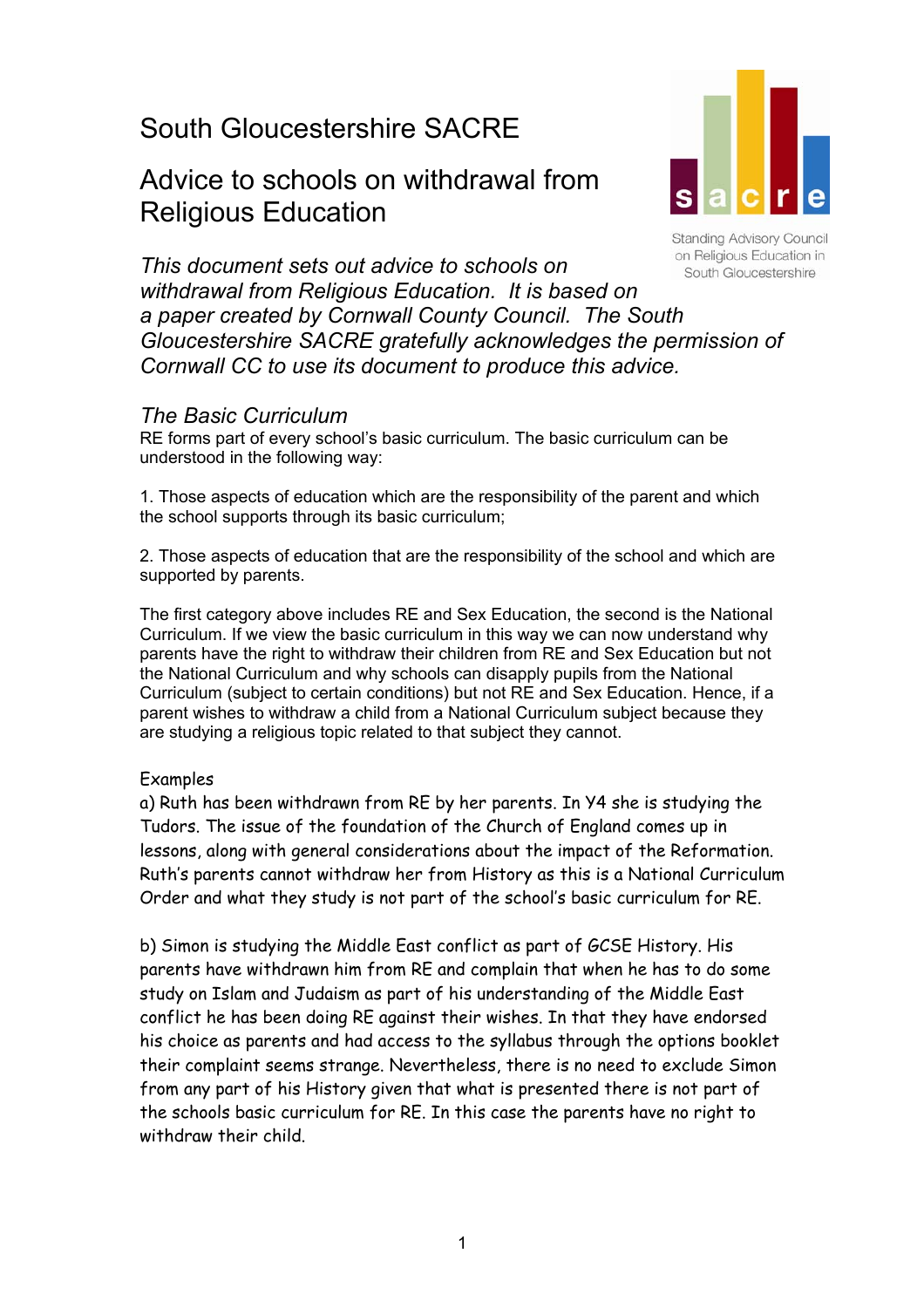c) Paul is a Y9 pupil from a Jehovah's Witness background. In Y9 Music pupils study the Mass in B by JS Bach. Paul's parents wish him to be withdrawn from Music, as they do not wish him to learn about the musical traditions of the Roman Catholic Church. Paul has already been withdrawn from RE. The school informs the parents that they do not have a right to withdraw their son from Music, as it does not form part of the school's basic curriculum for RE.

Schools need to be clear that if a pupil is withdrawn in whole or in part from RE then the responsibility for what goes on when the pupil is withdrawn and under the supervision of the school lies ultimately with the parents. It is important to understand this in order to be able to understand the options the law gives to parents wishing to withdraw their children from RE and what the school's response may be. Religious Education in the basic curriculum is the Agreed Syllabus for RE in Community and Controlled Schools and the RE syllabus approved by the Governing Body in Aided Schools in accordance with the Trust Deed.

## *What the Education Acts say*

The basic premise of the **2002 Education Act** is that a school will provide RE for all its pupils as part of the basic curriculum, subject to certain provisions:

#### **80 Basic curriculum for every maintained school in England**

(1) The curriculum for every maintained school in England shall comprise a basic curriculum which includes-

(a) provision for religious education for all registered pupils at the school (in accordance with such of the provisions of Schedule 19 to the School Standards and Framework Act 1998 (c. 31) as apply in relation to the school),

(b) a curriculum for all registered pupils at the school who have attained the age of three but are not over compulsory school age (known as "the National Curriculum for England"),

(c) in the case of a secondary school, provision for sex education for all registered pupils at the school, and

(d) in the case of a special school, provision for sex education for all registered pupils at the school who are provided with secondary education.

(2) Subsection (1)(a) does not apply-

(a) in relation to a nursery class in a primary school, or

(b) in the case of a maintained special school (provision as to religious education in special schools being made by regulations under section 71(7) of the School Standards and Framework Act 1998).

It is incumbent on every LEA, governing body and headteacher to ensure that RE is provided in a school, as is made clear in the **School Standards and Framework Act 1998**:

**69.** - (1) Subject to section 71, in relation to any community, foundation or voluntary school- (a) the local education authority and the governing body shall exercise their functions with a view to securing, and

(b) the head teacher shall secure, that religious education is given in accordance with the provision for such education included in the school's basic curriculum by virtue of section  $352(1)(a)$  of the Education Act 1996.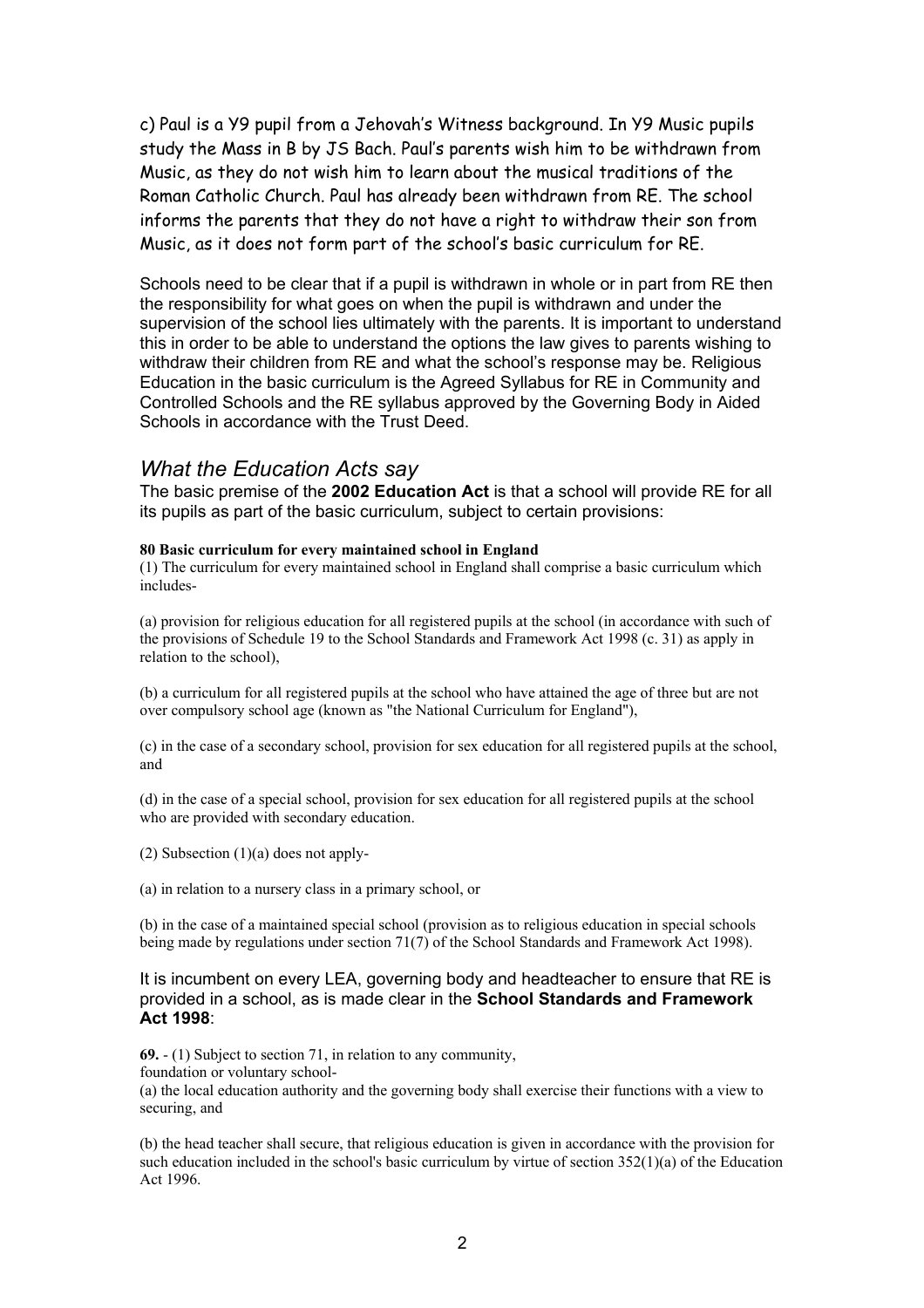Section 71 restates the right to withdrawal:

**71.** - (1) If the parent of a pupil at a community, foundation or voluntary school requests that he may be wholly or partly excused-

(a) from receiving religious education given in the school in accordance with the school's basic curriculum,

(b) from attendance at religious worship in the school, or

(c) both from receiving such education and from such attendance, the pupil shall be so excused until the request is withdrawn.

It should be noted that this right can be exercised without need for justification. This is to protect the right of the parent to withdraw their child/children from RE from being eroded. Nevertheless, it is important to look further in the Act to realise that parents who exercise their right to withdraw their children from RE do have a variety of options. Section 71 (3) sets these out:

(3) Where in accordance with subsection (1) a pupil has been wholly or partly excused from receiving religious education or from attendance at religious worship and the local education authority are satisfied-

(a) that the parent of the pupil desires him to receive religious education of a kind which is not provided in the school during the periods of time during which he is so excused,

(b) that the pupil cannot with reasonable convenience be sent to another community, foundation or voluntary school where religious education of the kind desired by the parent is provided, and

(c) that arrangements have been made for him to receive religious education of that kind during school hours elsewhere, the pupil may be withdrawn from the school during such periods of time as are reasonably necessary for the purpose of enabling him to receive religious education in accordance with the arrangements.

#### Subject to Section 71 (4)

(4) A pupil may not be withdrawn from school under subsection (3) unless the local education authority are satisfied that the arrangements there mentioned are such as will not interfere with the attendance of the pupil at school on any day except at the beginning or end of a school session (or, if there is only one, the school session) on that day.

Section 71 (3) makes it clear that parents have a right to have their children religiously educated according to their wishes during the school day and that where reasonable these wishes should be met, but not at cost to the school or the LEA or to the pupil's attendance. If parents are to fully understand their right to withdraw they also need to be fully aware of the options the law allows in their pursuit of religious education for their children.

#### Examples

a) There are a number of children from an Evangelical Christian background in a Secondary school. Their parents wish them to have a Bible based Christian education. One of the teachers in the school is a member of their fellowship and they request that this teacher should teach them RE. Unfortunately, timetabling difficulties do not allow this to happen so the local Pastor comes in on a weekly basis to religiously educate these pupils according to the wishes of the parents. The parents of these pupils object to the teaching of evolution in science and ask that their children be withdrawn from Science lessons when this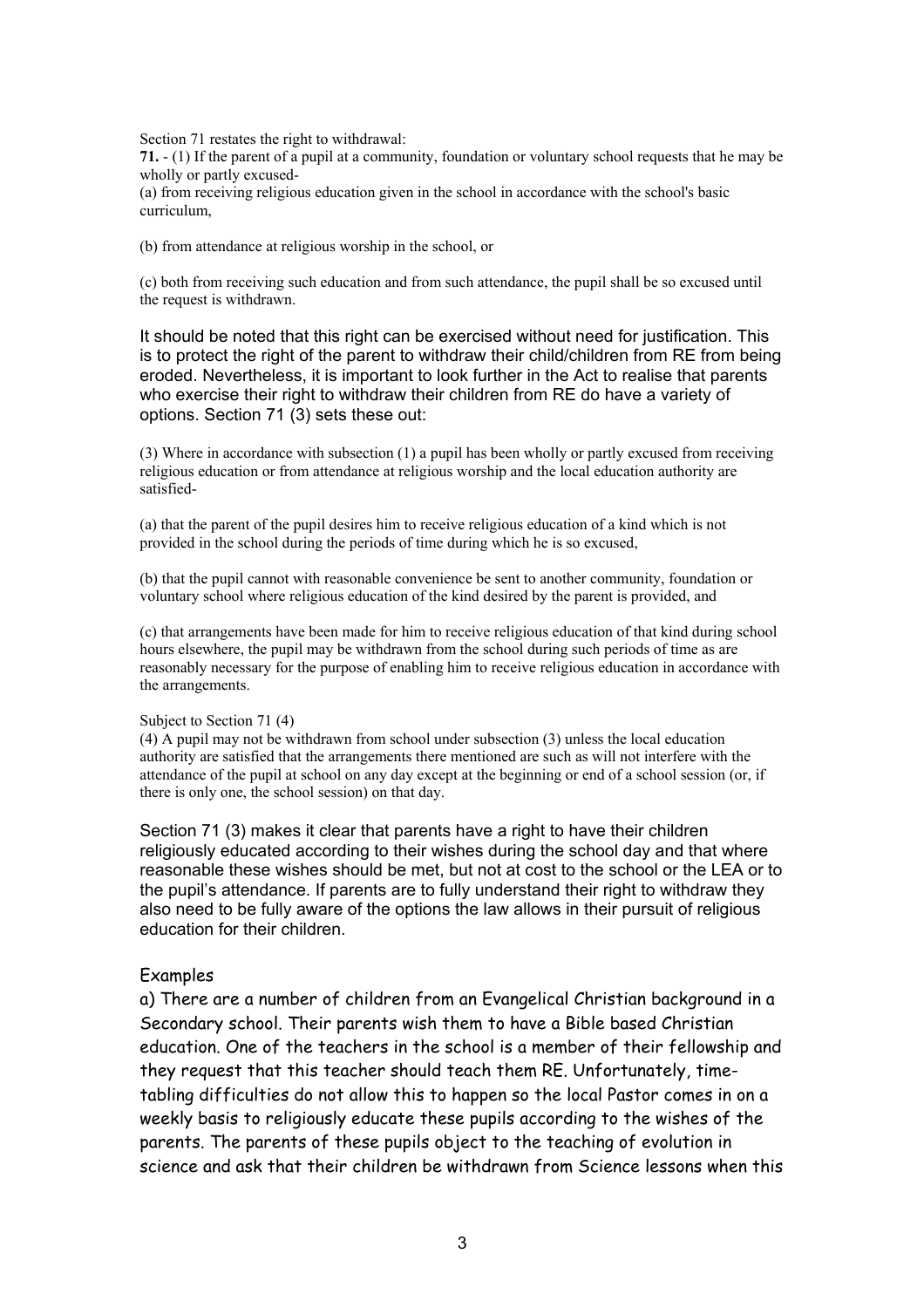theory is mentioned or studied. The school inform the parents that their children cannot be withdrawn from Science as this is in the National Curriculum.

b) John and Patrick are Roman Catholics. They could not get into their local Catholic VA School due to lack of places. The Community school they are in is walking distance from the Catholic school. Every Wednesday morning they go to the Catholic school for RE with their age group. They then go back to their classes at the Community school when the lesson is over. They are supervised by a parent in both going to the Catholic school and in going back to their Community school.

c) A number of Latter Day Saints go to a local school. In that town there is a Church of Jesus Christ of Latter Day Saints. The parents request that their children be allowed to go to the Church for RE. The best time for the Church is Friday at 10 am for one hour. This would seriously disrupt the attendance of these pupils so the school declines the request. The parents then arrange for RE to happen during the last lesson on a Tuesday afternoon. The school agrees as this is at the end of the session.

## **NB It should be noted that the usual safeguarding procedures apply when children have been withdrawn from RE, including CRB checks as necessary on those supervising children.**

# *Advice from the DfES*

In 2000 the DfES restated its advice from Circular 1/94 on its web site:

## **RELIGIOUS EDUCATION AND THE RIGHT TO WITHDRAW**

Parents of a pupil at a community, foundation or voluntary school have a right to withdraw their children from religious education (RE). If a parent asks for their child to be wholly or partly excused from attending any RE at the school the school must comply unless the request is withdrawn. A school remains responsible for the supervision of any child withdrawn from RE, unless the child is lawfully receiving religious education elsewhere. Parents do not need to explain their reasons for seeking withdrawal. The Department recommends that to avoid misunderstanding, a head teacher may wish to clarify with any parent wanting to withdraw:

- the religious issues about which the parent would object their child being taught
- the practical implications of withdrawal
- the circumstances in which it would be reasonable to accommodate parents wishes
- if a parent will require any advanced notice of such RE and if so, how much.

SACRE would wish to endorse this advice in that if parents are going to understand their right in full they should have this explained to them by the school.

## Example

A parent telephones the school to withdraw their child from RE, the school is a Community school. The headteacher invites the parent in to discuss what will happen when the pupil is withdrawn. The headteacher explains that the parent is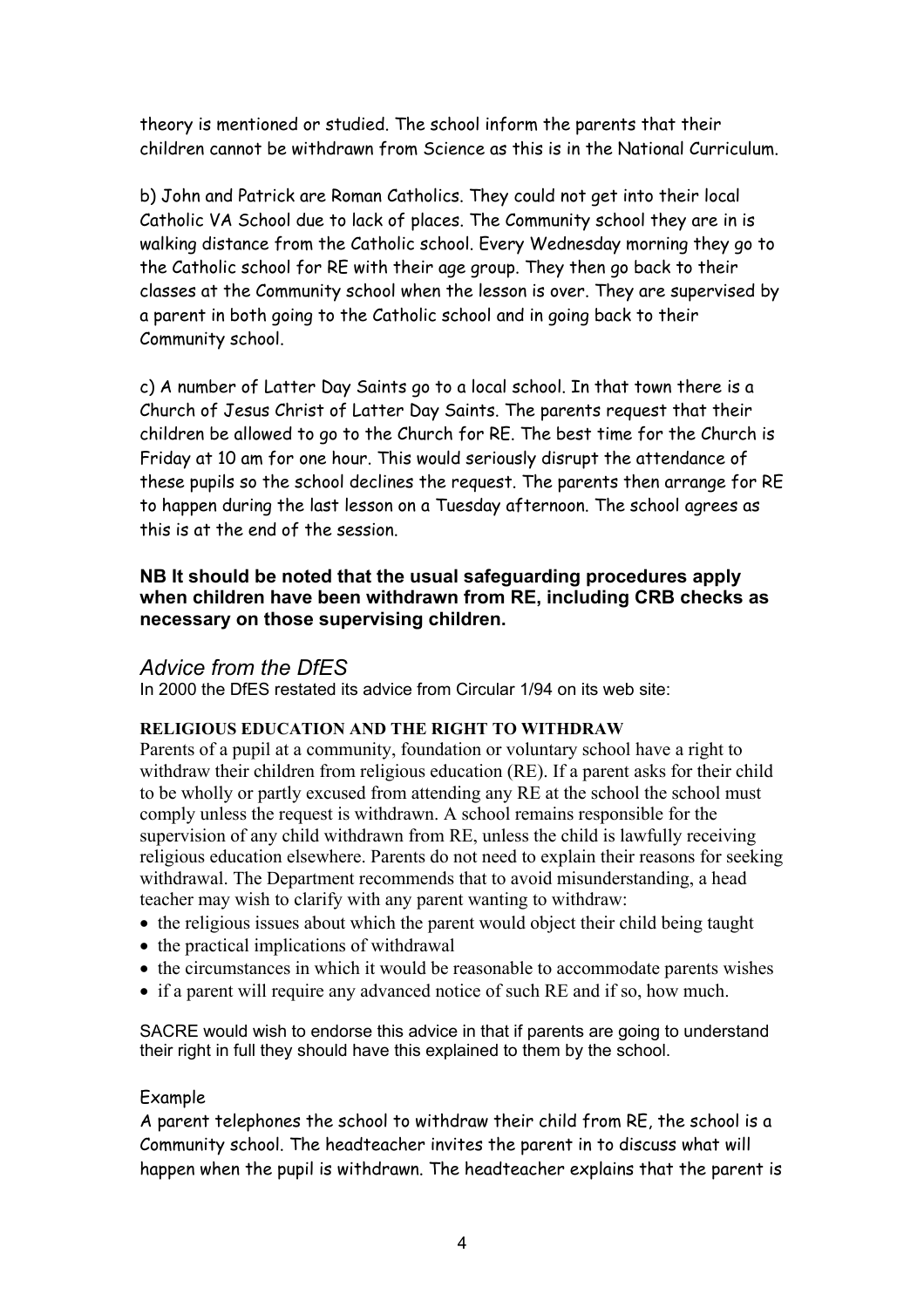withdrawing their child from RE as it appears in the schools basic curriculum. After viewing the Agreed Syllabus the parent still wishes to remove their child from RE. The headteacher then explains the options for different types of RE and venues where this could happen. The parent does not wish to pursue these options and so the headteacher explains who will supervise the pupil, where that supervision will take place and that the pupil can do work set by the parent to further educate their child in their own religious or world view. The work set will be monitored by the person supervising the pupils withdrawal to ensure tasks set are completed but that the assessment of such work will be done by the parent. The headteacher makes it clear that the pupil will not be able to receive instruction in National Curriculum subjects during the time of withdrawal as this time is given over to a particular aspect of the school's basic curriculum. The headteacher then invites the parent to write to them formally requesting withdrawal and that withdrawal will occur from that moment, as set out in the school's prospectus.

#### *The school's prospectus*

**Statutory Instruments 1998 No. 2526, School Prospectuses** makes clear what schools must put in their prospectuses relative to RE:

**7.** A statement on the ethos and values of the school.

- **8.**  (1) The affiliations, if any, of the school with a particular religion, or religious denomination.
- (2) Without prejudice to paragraph 7 –
- (a) particulars of the religious education provided at the school;

(b) a statement that a pupil shall, pursuant to section 389 of the 1996 Act, be excused wholly or partly from attendance at religious worship in the school or from receiving religious education given in the school, or both, if the parent of the pupil so requests; and

(c) particulars of any arrangements as respects the exercise by the parent of a pupil of rights under section 389 of the 1996 Act in relation to the pupil's attendance at religious worship or religious education or both.

At the current time most schools only put into their prospectuses the parental right to withdraw from RE and state that parents ought to contact the headteacher for further clarification. As can be seen this does not go far enough in terms of setting out what would happen to a pupil if withdrawn in part or in full from RE. Naturally such arrangements will change from school to school, depending on size of school, the phase of education being delivered and the resources the school has. The following is one possible paragraph that could appear in a school's prospectus:

#### Example

Parents have the right to withdraw their child or children from Religious Education, which forms part of the school's basic curriculum. To exercise this right parents are asked to write to the head teacher informing her/him of their desire to exercise the right to withdrawal from RE. The head teacher will invite parents into school to discuss their concerns, clarify the nature of the RE provided by the school and set out the options open to the parents as set out in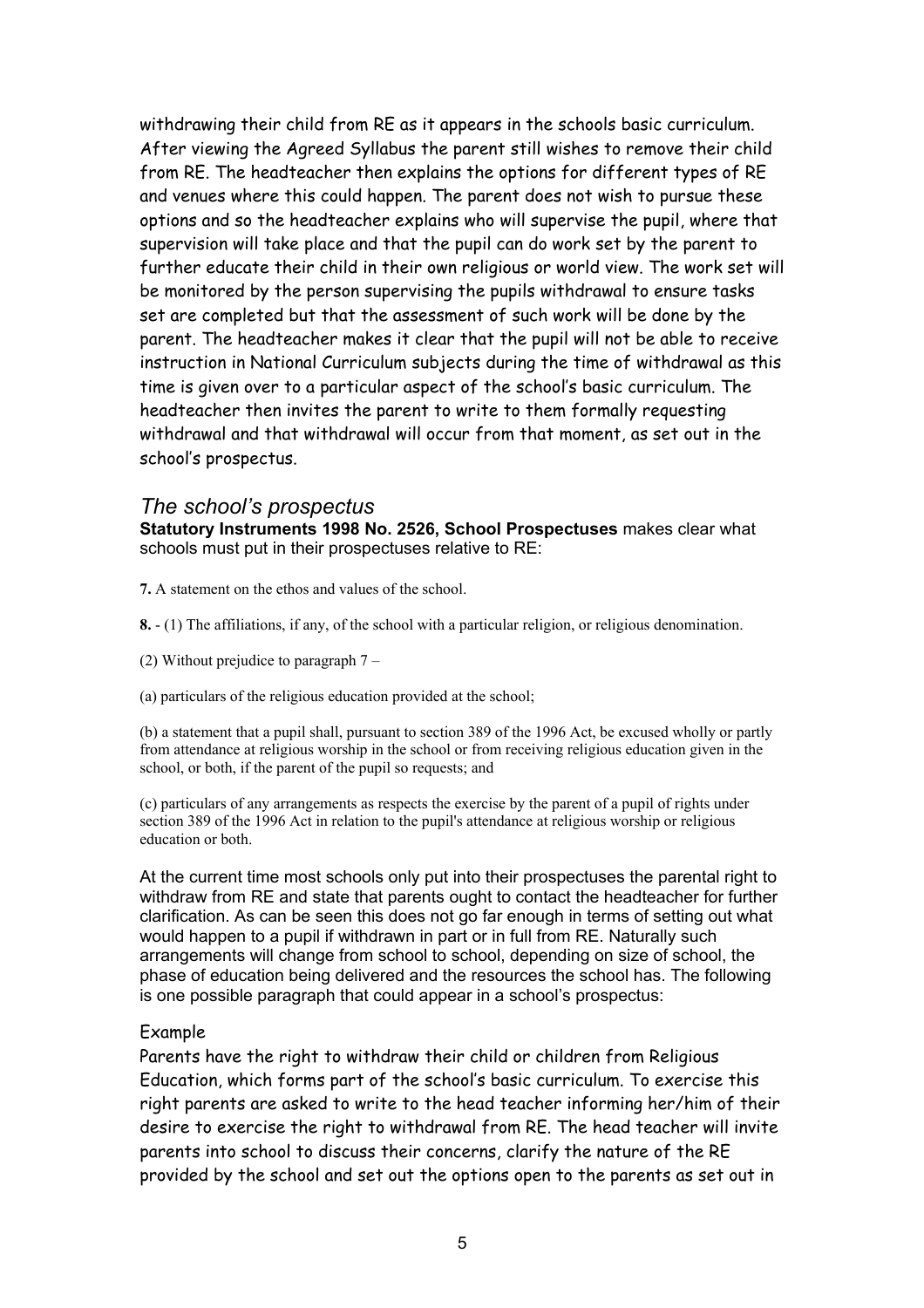education law. In line with South Gloucestershire SACRE's recommendation, where a pupil is withdrawn from RE and they do not take part in alternative religious education they will be supervised by an appropriate member of staff whilst doing work set by their parents which will seek to further their knowledge and understanding of their parents beliefs and values. Parents do not have to give a reason to exercise their right to withdrawal.

The paragraph above will be explained further below in determining how withdrawal is managed and what curriculum work goes on in the time that the pupil is withdrawn.

## *What happens to pupils who are withdrawn and who provides the work?*

When a pupil is withdrawn in whole or in part from RE most schools are able to move the pupil to another venue within the school so that they can be supervised in a context where RE is not happening. Sometimes this is not possible. In very small schools as there may not be anywhere for the pupil to go. In such cases parents should be informed that the pupil will be in the classroom setting but will not be doing RE according to the school's basic curriculum.

When a pupil can be removed from the classroom setting they should be in an area where a qualified member of staff can adequately supervise them. Some secondary schools send pupils to the library, if that happens schools need to ensure that the headteacher knows where the pupil should be, that the librarian understands their role in supervision and that the pupil is able to show a designated member of staff that they have produced work during that time. It is important for schools who use the librarian to supervise pupils withdrawn from RE that this function is contained in their job description and what it entails, that they have received appropriate training and that they are adequately insured. If an incident were to occur during the time of withdrawal it is important to note that the headteacher is responsible for that pupil and what happens to them.

In light of the parliamentary record that the right to withdraw from RE was given as a conscience clause it is SACRE's position that when pupils are withdrawn from RE and alternative arrangements cannot be made for the type of RE the parents desire then it should be made clear that it is the parents who provide materials for their child/children which has clear outcomes and is connected to the faith/philosophy of the parents. SACRE has given the following reasons for its position:

- Schools have the responsibility to provide RE for all pupils and to supervise pupils withdrawn by parents. The time when the pupil is withdrawn is intended for the delivery of the basic curriculum for RE and not the National Curriculum or other aspects of the curriculum such as PSHE or Citizenship in the primary phase.
- That it is clear from parliamentary records that the right to withdrawal is intended as a conscience clause and not as a general opt out clause.
- Schools may undermine the place of RE within their curriculum by allowing pupils to pursue other curriculum options in place of RE and that this would undermine its own responsibility to provide RE as part of its basic curriculum.
- That some parents wish to withdraw their child from RE to give them advantage in another curriculum area, this could be interpreted by other parents as disadvantaging the pupils who are not withdrawn. It may also start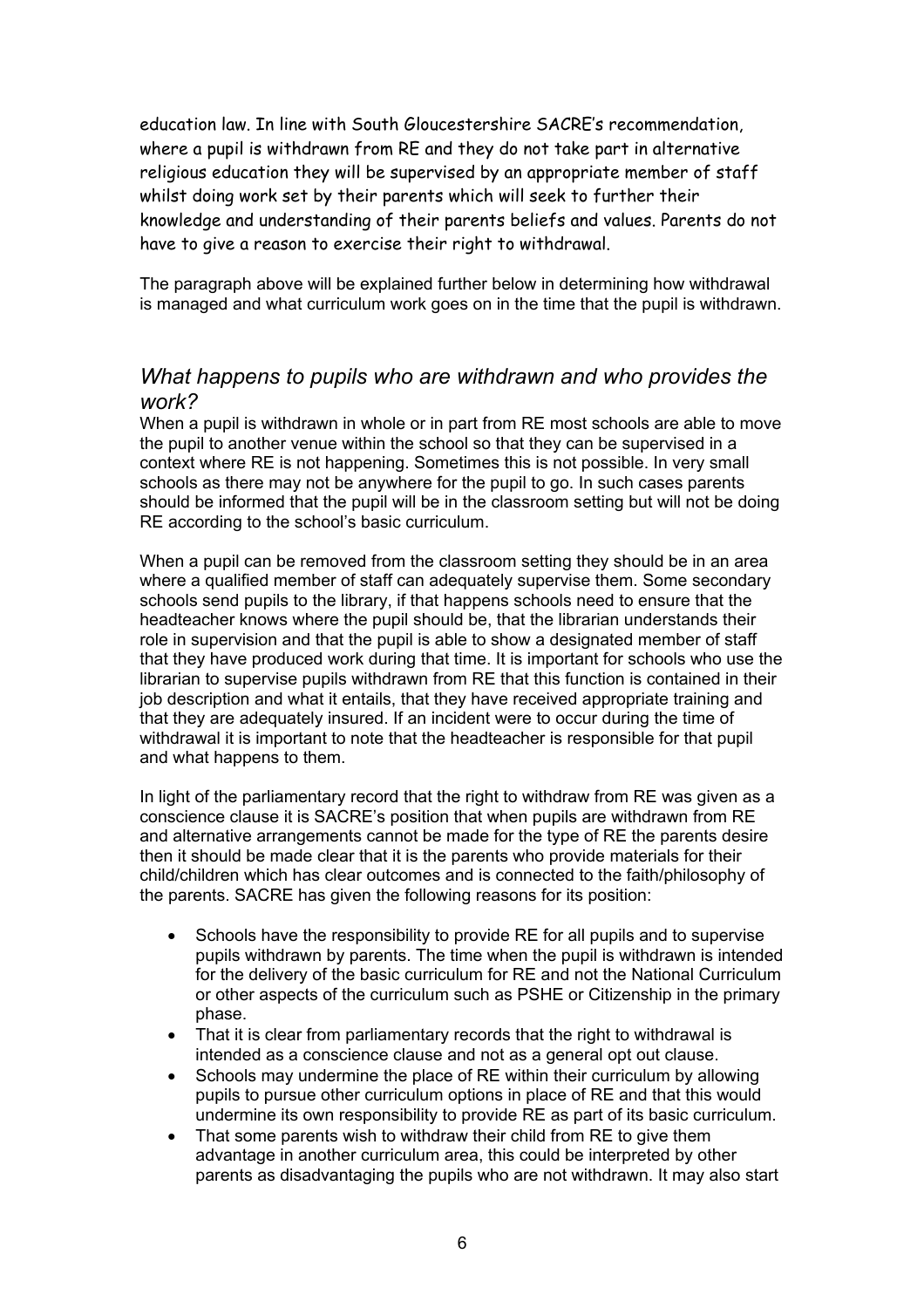of a trend of withdrawal that might cause problems both for supervision and for timetabling.

Ultimately it is the responsibility of the headteacher in negotiation with the parent to decide what a pupil will do when being supervised at the time of withdrawal but SACRE asks all headteachers to take its advice seriously and apply it wisely.

It is clear, both from Ofsted, the DfES and SACRE that schools cannot provide alternative subject instruction during the time of withdrawal which allows the school or parents to see RE as an option to be taken or opted out of, as it states in the 2002 Education Act:

#### **80 Basic curriculum for every maintained school in England**

(1) The curriculum for every maintained school in England shall comprise a basic curriculum which includes-

(a) provision for religious education for all registered pupils at the school (in accordance with such of the provisions of Schedule 19 to the School Standards and Framework Act 1998 (c. 31) as apply in relation to the school),

If the school presents RE as an option it cannot be providing RE for all its registered pupils.

#### Examples

a) Jenny goes to a small primary school with two teachers. RE happens in both classes at the same time. When her parents withdrew her from RE, they were told that supervision of Jenny during that time would have to be in the classroom. The parents were assured that she would not follow RE as set out in the schools basic curriculum and that work she did would be in accordance with their wishes. If this was not acceptable a parent or their designated person would have to supervise Jenny during that time.

b) Rasheeda goes to a Secondary school and has been withdrawn from RE by her parents. Normally she would go to the library during that time, unfortunately this year there would be no supervision in the library at that time. The school contacts her parents and they agree that she will stay in the lesson but will do work they set during that time. Most of the work is reading from the Quran and working on Islamic education materials that the Head of RE was able to get after talking to the Iqra Trust.

c) Joshua and Miriam are withdrawn from RE in part. Joshua is in KS1 and Miriam in KS2. Their parents have withdrawn them from any RE that is not Christian. When Joshua's class study Hinduism he reads and works on the Bible stories from the Sunshine Books. This reading produces work including art work, comprehension work and discussion work. Miriam does work provided by the Scripture Union when her class is studying Sikhism or Judaism, although she is allowed to do work relating to Old Testament characters. The school meets with the parents at the end of each half-term to show them the RE planning for the next half-term so that the appropriate arrangements can be made. It is also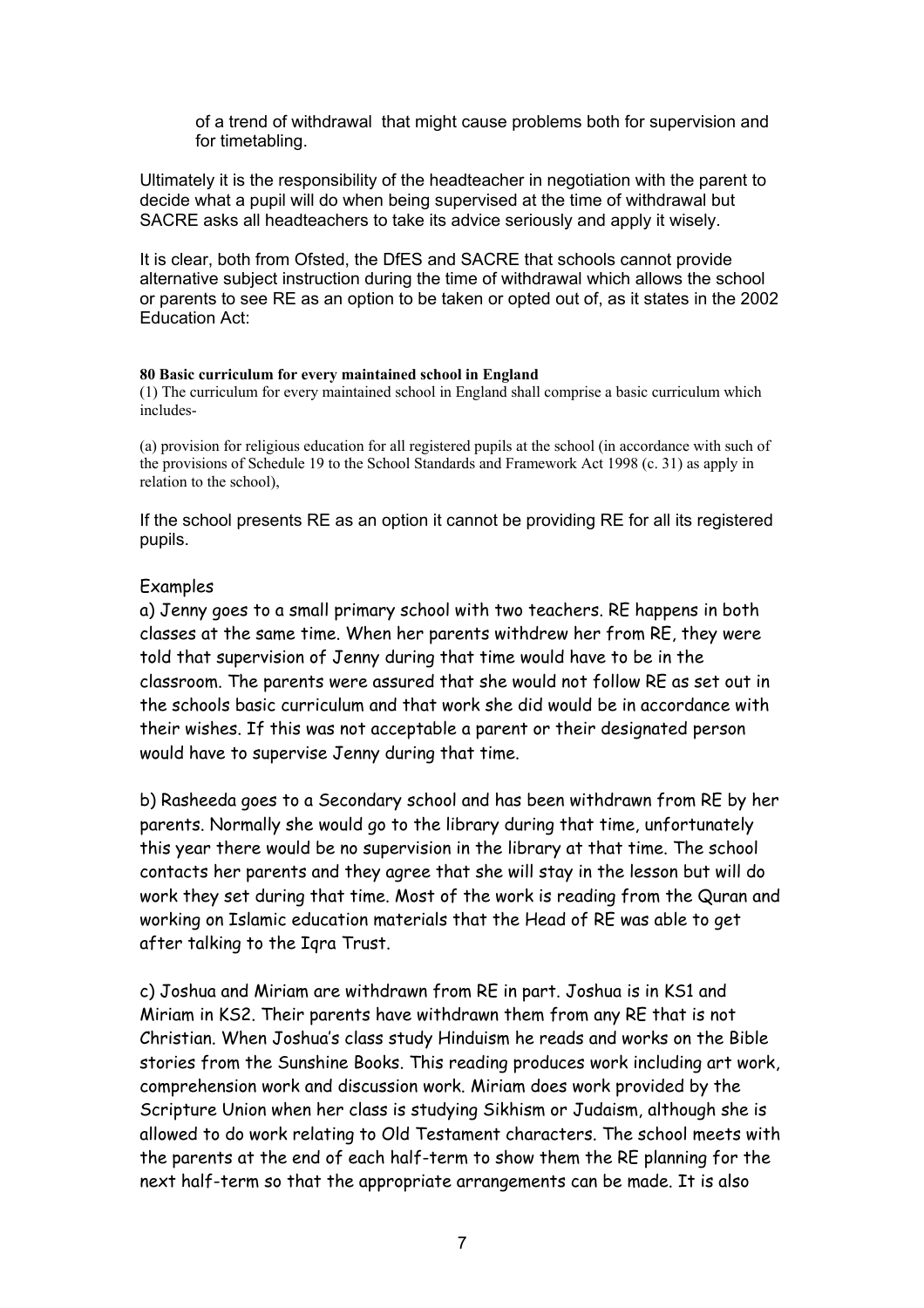used as an opportunity to review the previous half-term. During a lesson in Geography on India Miriam's class refer to their work on Sikhism. Miriam should not be withdrawn from this lesson as it is not RE as presented in the school's basic curriculum.

d) John is a Secondary school pupil. John's parents are atheists and clearly state that they do not wish to have RE for their child, either that contained in the schools basic curriculum or an alternative form of RE. They request that their son do extra science during the time of withdrawal. John's parents refuse to be involved in the setting of work that supports their own family's beliefs and philosophy for the period of withdrawal. The school informs the parents that John will not study National Curriculum subjects during his time of withdrawal but that a course in philosophy will be provided for John during that time. Materials provided will be based on the Schools' Philosophy Programme and Humanist publications. As this syllabus do not form part of the school's basic curriculum for RE parents cannot object to the school's action. The work is supervised directly by the Headteacher who assesses the work produced.

Schools should recognise that not all parents will find this easy and therefore might encourage parents to seek support from the faith communities to which they belong or groups like the British Humanist Association if they wish to have a specifically nonreligious basic curriculum.

# *Special Needs Provision*

With the exception of certain pupils with severe learning difficulties schools may not disapply pupils from RE. It is clearly set out in Statutory Instruments 1999 No 2212 that:

#### **Religious Education**

**18.** Arrangements shall be made to secure that, so far as practicable, every pupil attending a maintained special school will attend daily collective worship and receive religious education, or will be withdrawn from attendance at such worship or from receiving such education in accordance with the wishes of his parent.

In the case of Special Schools (SLD) only individual pupils may be disapplied, although the DfES does not encourage this and the Agreed Syllabus takes into account the needs of such pupils. It is sometimes the case that pupils are withdrawn from lessons to provide special needs support, and sometimes this happens during RE lessons. SACRE is clear that if a pupil needs individual special needs support when they are doing RE this should occur in the context of the lesson. If this is not possible then the work done with the pupil outside of the classroom context should focus on the RE being done by their class at the same time.

## Examples

a) Sean has considerable learning difficulties and needs to work on reading to improve his access to the curriculum. During Y9 he is time-tabled into the Special Needs suite for support during his RE time. The SENCo meets with the Head of RE to negotiate what topics his class will be studying during Sean's time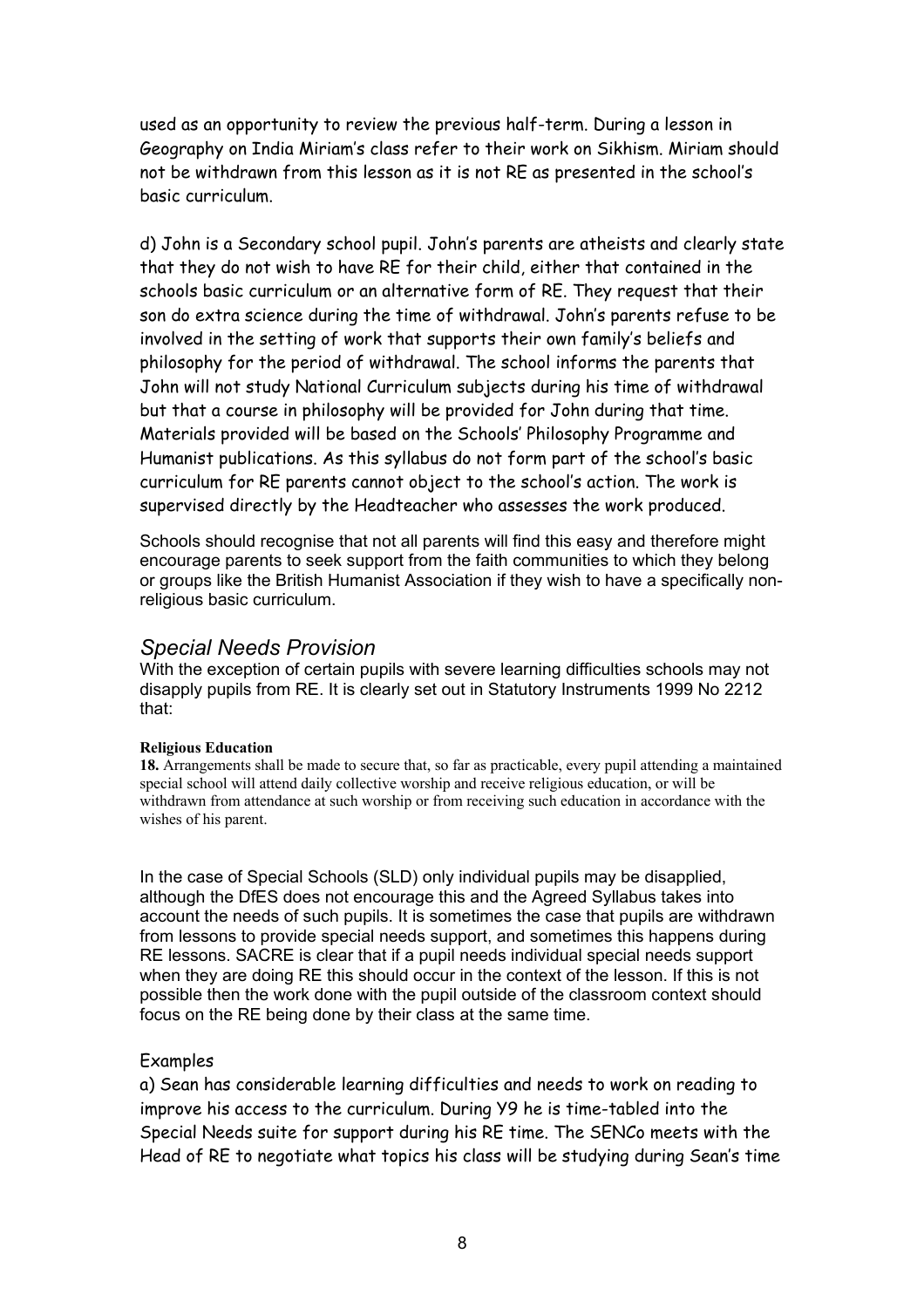in the SN suite. Together they work on a programme that will meet Sean's individual needs without leaving a gap in his religious education.

b) Tina is a Y11 pupil with special needs in the area of English. Her parents wish to withdraw her from RE to do extra English, and they will provide this at home, as her RE lesson is during the last period on a Tuesday afternoon. The school informs the parents that they may withdraw their child from RE but that the time out of RE cannot be used to provide further English. The headteacher also refuses the request to withdraw the pupil from the school premises as Section 71(3)(c) of the School Standards and Framework Act 1998 only allows such withdrawal for the purposes of alternative religious education.

# *Disapplication of the National Curriculum*

The guidance from the DfES is clear in circular 0118/2000:

#### **1. The purpose of disapplication**

1.1 Schools incorporate statutory requirements into a wider curriculum that takes into account the starting points and particular needs of their pupils, the distinctive ethos of their school and the characteristics of their community. They engage in ongoing curriculum development, aiming for a better match between provision and pupils' needs in order to raise achievement.

1.2 The revised National Curriculum, implemented from August 2000, emphasises inclusion, aiming to secure learners' participation and ensure appropriate opportunities for them to achieve. Schools have considerable flexibility within the National Curriculum to develop their curriculum appropriately.

1.3 In exceptional cases, the full National Curriculum may not be the most appropriate route to maximising pupils' learning and achievement. Disapplication of the National Curriculum, as described in this guidance, may then be considered.

1.4 Disapplication is permitted, for individual pupils:

- for a temporary period, through regulations under section 365 of the Education Act 1996;

- through a statement of special educational needs, under section 364 of the Education Act 1996; and,

for groups of pupils or the school community:

- to enable curriculum development or experimentation, under section 362 of the Education Act 1996.

1.5 Disapplication may be of all or part of the National Curriculum, including all or part of separate programmes of study and all or part of statutory assessment arrangements. Disapplication is permitted to enable more appropriate curriculum provision to be put in place. Schools should, however, retain pupils' access to as much of the National Curriculum as possible.

1.6 Only National Curriculum programmes of study and assessment arrangements may be disapplied. The National Curriculum at key stages 1 and 2 includes English, mathematics, science, design and technology, information and communication technology, physical education, art and design, geography, history and music. At key stage 1 and 2, statutory assessment arrangements include end of key stage tests (and tasks at key stage 1) and teacher assessments in English, mathematics and science.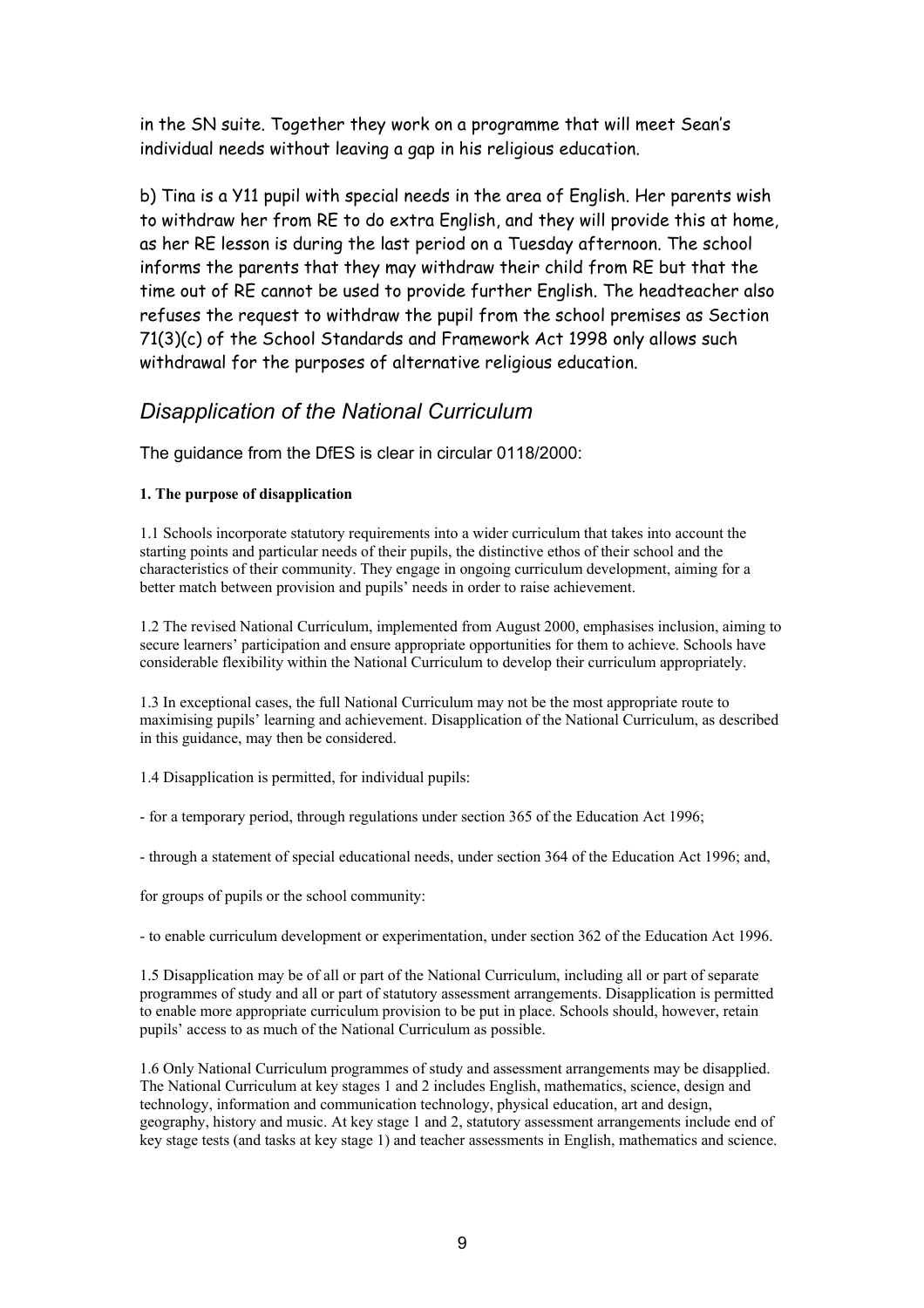1.7 Disapplication may not be extended to other statutory requirements to provide a balanced and broadly based curriculum, religious education and collective worship.

Currently disapplication from the National Curriculum is extremely rare, but at Key Stage 4 there is a real concern that the traditional curriculum is not meeting the needs of pupils and so it is allowing greater flexibility for schools in the planning of the curriculum. Nevertheless the revised guidance (0667/2002) states:

3.3 The subjects that may be disapplied also remain the same. Up to two National Curriculum subjects may be disapplied for any one pupil. For extended work-related learning, design and technology, modern foreign languages and science may be disapplied. For curriculum emphasis and consolidated learning, design and technology and modern foreign languages may be disapplied. Pupils must continue to study all remaining National Curriculum subjects and religious education, careers education and sex education.

Hence, secondary schools have a clear responsibility to look closely at the timetables of those who would benefit from such flexibility and still ensure that those pupils have Religious Education. It is not acceptable that pupils are off site when their class is time tabled RE and neither is it acceptable that the school suggests withdrawal from RE as an option for enabling a pupil to have time outside of school to pursue work related learning. If such a pupil were to be withdrawn then it is SACRE's view that they pursue an alternative RE desired or provided for by the parent.

#### Example

Sharon has been disapplied from her modern foreign language and Science at KS4 and goes to the local college to pursue a work related course in Leisure and Tourism. Before and after lunch on Thursday she goes to the college for two hours but has to be back for RE in the last period of the day. The college wishes her to be there all afternoon and ask the school for permission for her to stay on. The school declines because it cannot disapply her from RE.

## *Conclusion*

As can be seen from the guidance the issue of parental withdrawal from RE is not simple. Schools need to be clear with parents what constitutes the parental right:

1. an unconditional right to withdraw in whole or in part from the RE provided by the school in its basic curriculum;

2. the right to a specific religious education for their children, either provided by the school, another school, a faith community or themselves in school time.

Schools also need to be clear about the responsibilities laid upon them by statute, their:

- responsibility as part of the basic curriculum to provide RE for all registered pupils;
- responsibility to provide the religious education desired by parents in line with the provisions set out in current legislation and at no cost to the LEA or school;
- responsibility to supervise their pupils adequately and to ensure that any entitlement does not negatively impact on a pupils attendance.